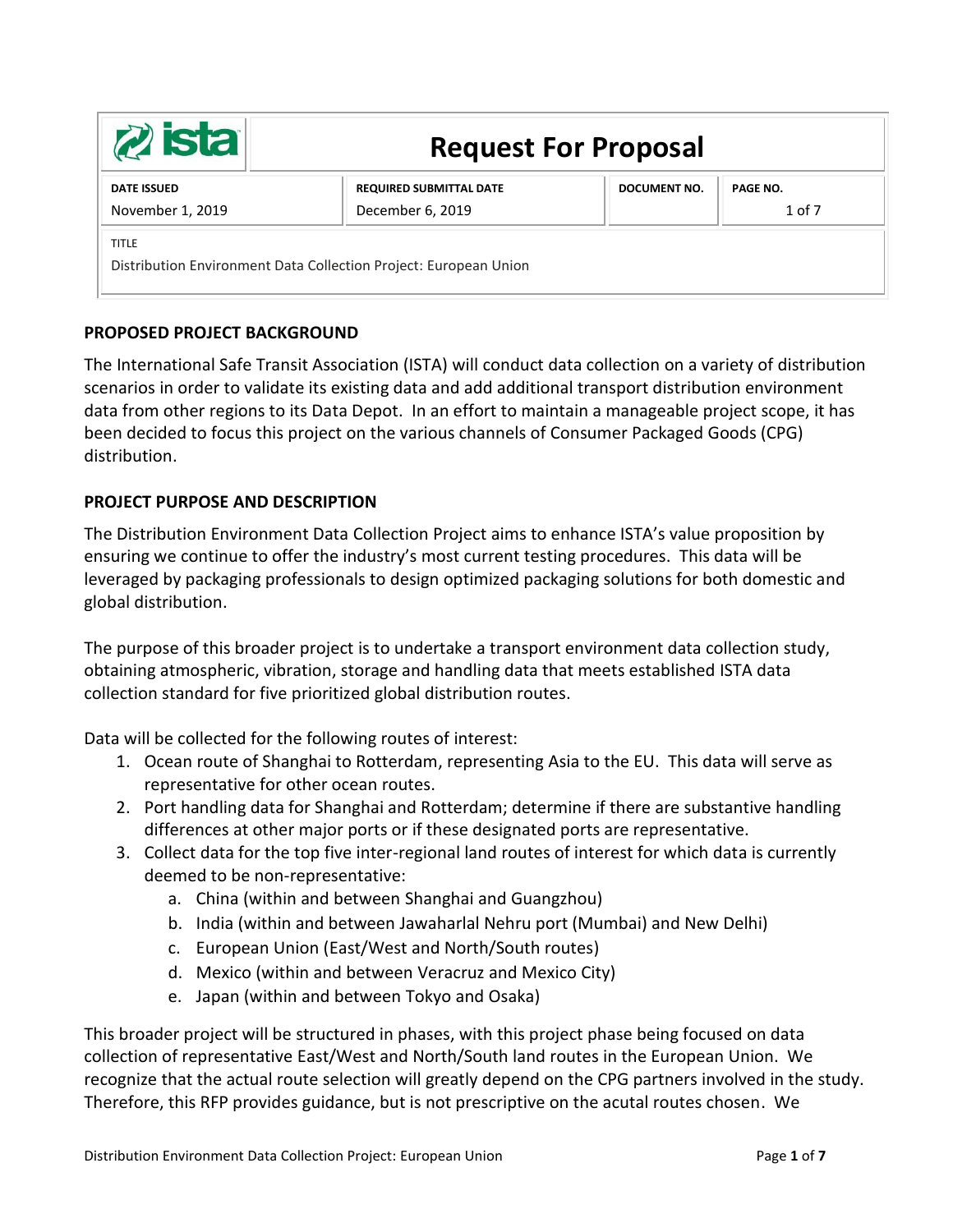

encourage you to offer recommendations for representative routes that will capture the hazard variations within European routes. We encourage bidders to contact ISTA with questions.

# **SCOPE OF WORK SOUGHT IN THIS REQUEST FOR PROPOSAL**

The work sought in this RFP is the creation of a technical report detailing the transport modes, storage, and handling involved in the distribution of CPGs, including "last segments", in the representative East/West and North/South land routes in the European Union. The report shall take into account existing literature but will primarily focus on field measurements collected in compliance with the ISTA Data Collection Standards for shock, vibration and atmospheric conditions, which are available upon request.

It is expected that the provider will have representatives follow the distribution systems of at least three CPG companies (approved by ISTA), that operate in the European Union, and are shipping products representative of CPGs moving within the European Union that are utilizing the below modes and channels within the routes of interest. The data collection will include five (5) replicate trips per route in an attempt to assure a cost-effective, statistically valid data sample, along with capturing the location tagging along the routes. Note that the provider will be responsible for identifying and arranging access to the CPG distribution facilities and routes.

A final report will be provided to ISTA detailing all the locations, routes, modes and channels surveyed. It will also present text descriptions, pictures and videos (where possible), of the distribution systems, package/product type and CPG producers studied along with recorded data measurements documenting the hazards incurred in the various modes of transport, handling, and storage methodologies employed for distributing CPGs within the targeted East/West and North/South land routes in the European Union.

These are the modes to be observed, measured and documented, if they exist within the targeted land routes within the European Union:

- 1. Rail
- 2. Road
	- a. Full Truck
	- b. Less-Than-Truckload (LTL)
	- c. Parcel Delivery
	- d. Other vehicles which represent a predominate means of moving packaged-products. This could vary depending on the region of study.

These are the channel types to be observed, measured and documented, if they exist within the targeted East/West and North/South land routes in the European Union:

- 1. Port to Import DC
- 2. Manufacturer to DC
- 3. DC to Retail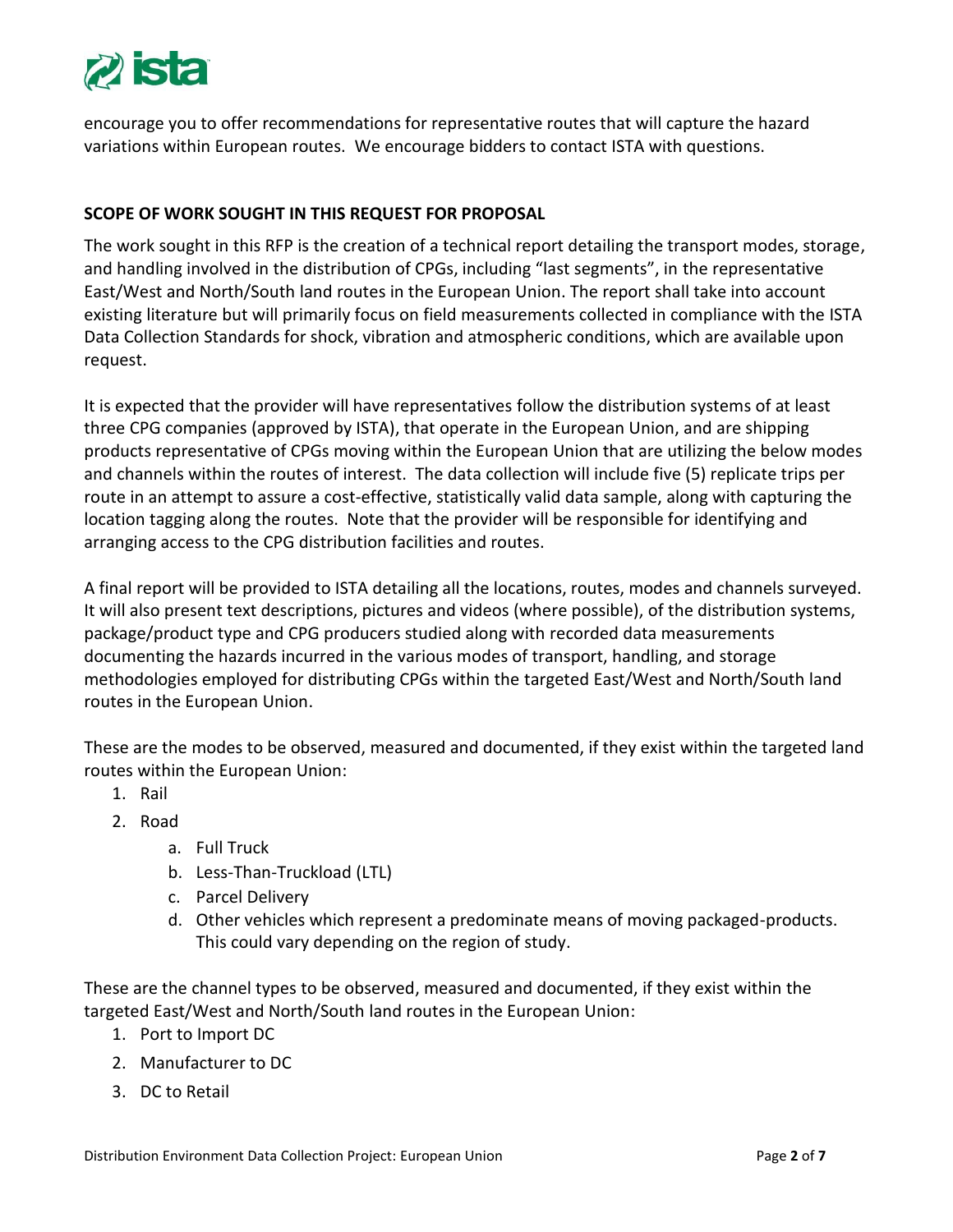

- 4. DC to Warehouse/Supplier to Retail
- 5. Last-segment delivery

### **DELIVERABLES**

The Scope of Work states requirements for the project, including the services and the tangible work products to be delivered, and the tasks ISTA has identified as necessary to meet those requirements. Proposals should be tailored specifically to the project at hand. ISTA reserves the right, however, to modify specific requirements, based on changed circumstances, the proposal selection process, and contract negotiations with the Applicant(s) selected for negotiations, and to do so with or without issuing a revised RFP. In all cases the final contract will be the governing document of the project. The Applicant must provide in its proposal a detailed proposed scope of work showing how it will meet the RFP requirements.

The deliverables, at a minimum, are:

## Final Report

- A final report detailing all the locations, routes, modes and channels surveyed. The final report should also present text descriptions, pictures and videos (where possible), of the supply chains, package/product type and CPG producers studied along with recorded data measurements documenting the hazards incurred in the various modes of transport, handling, and storage methodologies employed for distributing CPGs within and between the land routes of study in the European Union.
- The report should identify the companies, products and locations of observations and measurements to assure they are representative of the CPGs being shipped in the country. The format of the report and the method of data delivery must be approved in advance by ISTA.
- The report will also include the field data measurements, field data observations, data analysis and comparison to ISTA test procedures, as detailed below.

#### Field Data Measurements

- Field data characterizing the types of transport vehicles/modes used to move CPGs within the land routes within and between the land routes of study in the European Union. This information should be detailed in the final report through vibration data measurements, location tagging, pictures, videos and text descriptions.
- Field data characterizing the types of storage facilities used to store CPGs and the types of handling equipment utilized within the facilities. The report will detail the range of stacking heights for each facility type, stacking patterns, duration of storage and storage methods (i.e. racking, floor stacked, etc). This information should be detailed in the final report through atmospheric data measurements, shock data measurements, location tagging, pictures, videos and text descriptions.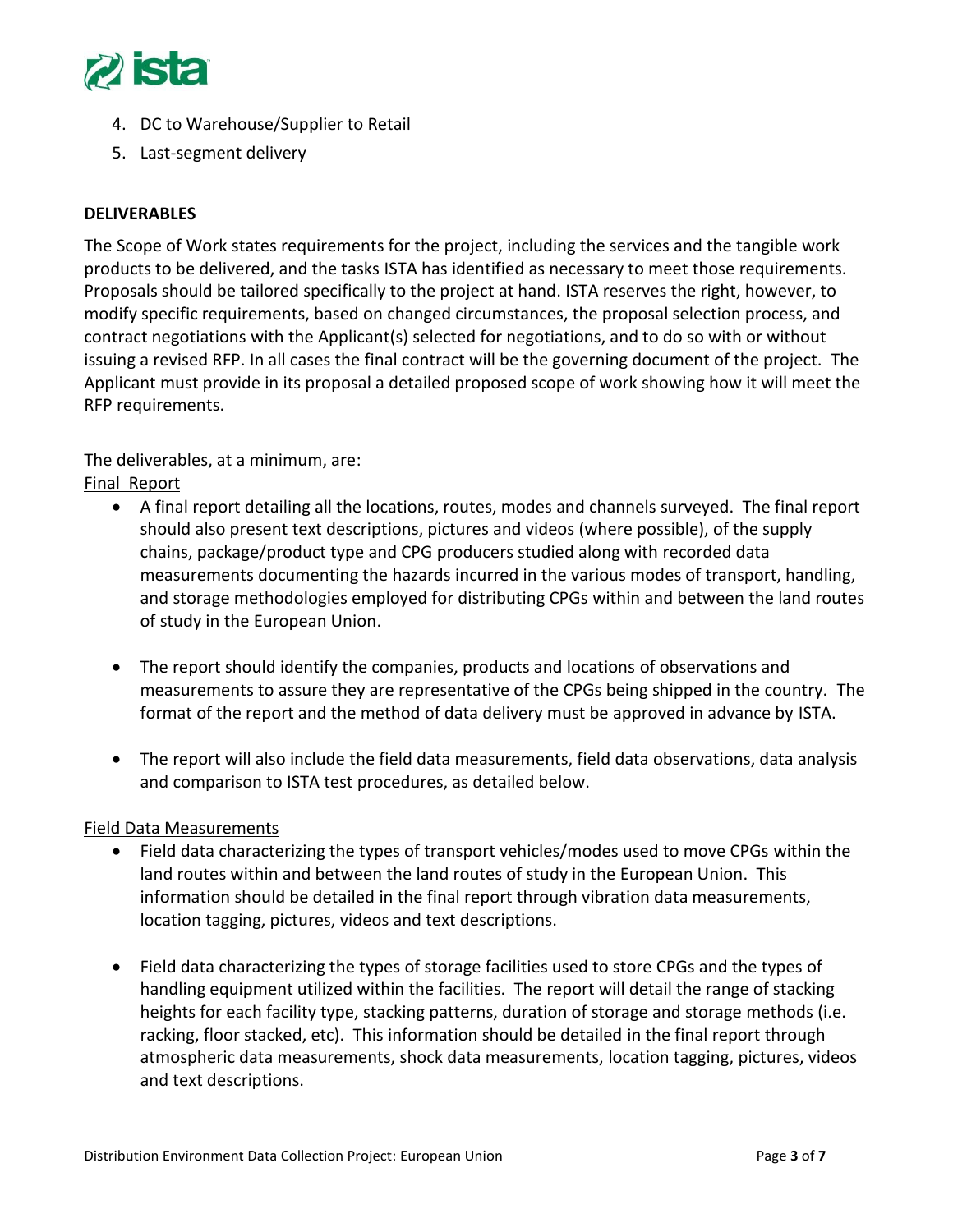

• All atmospheric, shock/drop, and vibration field data measurements should be collected in accordance with the ISTA Data Collection Standards.

### Field Data Observations

- Field observational data characterizing the various types of handling CPGs encounter throughout the distribution system.
	- $\circ$  Observations of potential hazards or chronic problem areas such as conveyor jams, manual handling where drops or tossing packages occur, unusually long or steep transfer chutes, bridged impacts for elongated packages, center or concentrated impacts for flat packages, etc. should be documented.
	- $\circ$  Any distinct handling practices based upon unique package or product criteria such as fragile products, high value items, big/bulky items, non-corrugated packaging (padded mailers), etc. should be noted.
	- $\circ$  Outbound processes including the pack out of CPGs, loading of trailers, staging (pre & post pack out), packaging materials, etc. should be documented through pictures, videos and text descriptions.
	- $\circ$  All handling types, storage conditions, hazards, etc. identified should have an accompanying distribution hazard category (shock, vibration, compression, environmental) assigned to it.

This information should be detailed in the final report through shock data measurements, pictures, videos and text descriptions of transfers during transport (by mode), receipt and shipping from facilities.

• Deviations in documented "standard" processes due to factors such as time of year (i.e. peak season, etc.) or geographic location (i.e. outside processing/storage in warmer climates, etc.) should be identified.

#### Data Analysis and Comparison to ISTA Test Procedures

• Summarized analysis of the collected data and comparison of the summarized data against the applicable current ISTA 3-Series or 6-Series procedures.

## **MINIMUM QUALIFICATIONS FOR PRINCIPAL CONSULTANT/S**

Knowledge of supply chain components including transport systems, warehousing and handling systems is required. Knowledge of, and experience with transport distribution environment data collection within the European Union is required.

#### **Please provide the following items as part of the proposal for consideration:**

#### **FORM OF THE PROPOSAL**

Provide two copies (or one electronic version) of the proposal that must include the following sections: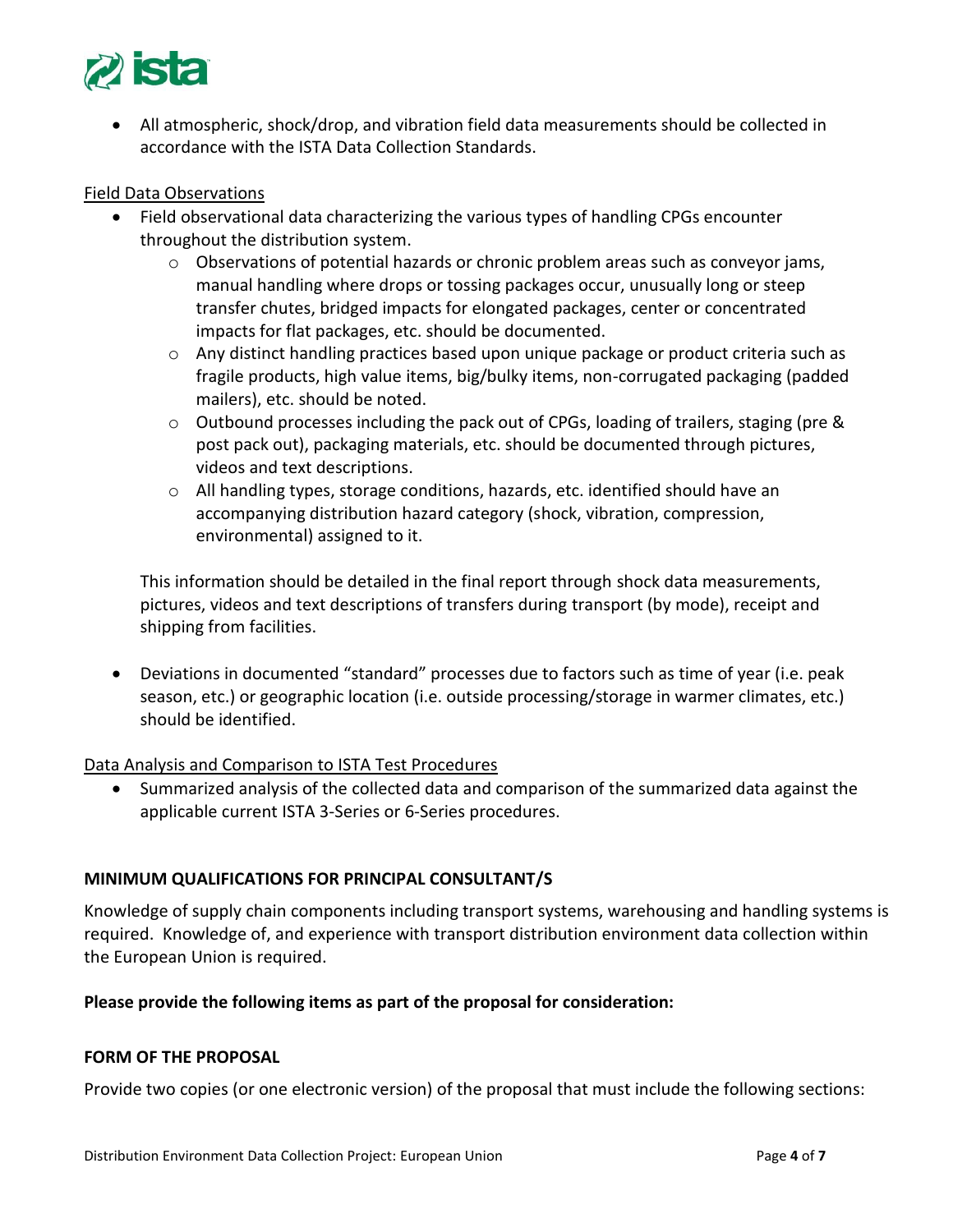

## 1. Scope of Work:

- a. A brief description of the scope of work.
- b. A description of the recommended routes.
- c. Identification of possible CPG partners.
- d. Confirmation of deliverables.

### 2. Qualifications:

- a. A brief description of the proposing firm /research organization/ individual.
- b. A detailed description of the proposed individuals that would be assigned to this project, including role, title, experience, and education.
- c. Examples of similar research projects conducted in the past 5 years, with at least one example of data collection in European Union.
- d. At least three references, including the names of individual contacts and telephone numbers.
- e. Any other qualifications deemed necessary to complete the work if contracted by ISTA.

### 3. Fees:

Give a total cost estimate for time and materials within the scope and timeline you propose, including payment terms and schedule. Progress payments can be considered, provided the proposal identifies how project progress can be verified. (i.e. upon submission of completed literature search, submission of final templates, etc.)

- a. The proposal must include the total cost to complete the tasks described in the project scope.
- b. The total cost must be broken into the following categories:
	- Data Collection
		- o East/West Route
		- o North/South Route
	- Data Analysis
	- Reporting
	- Overhead limited to no more than 25%.
- c. Include any proposed agreements, including detailed fees and billing information, and service level for this project. Include a list of charges that would be passed on to ISTA (e.g., travel, support staff, photocopies, etc.).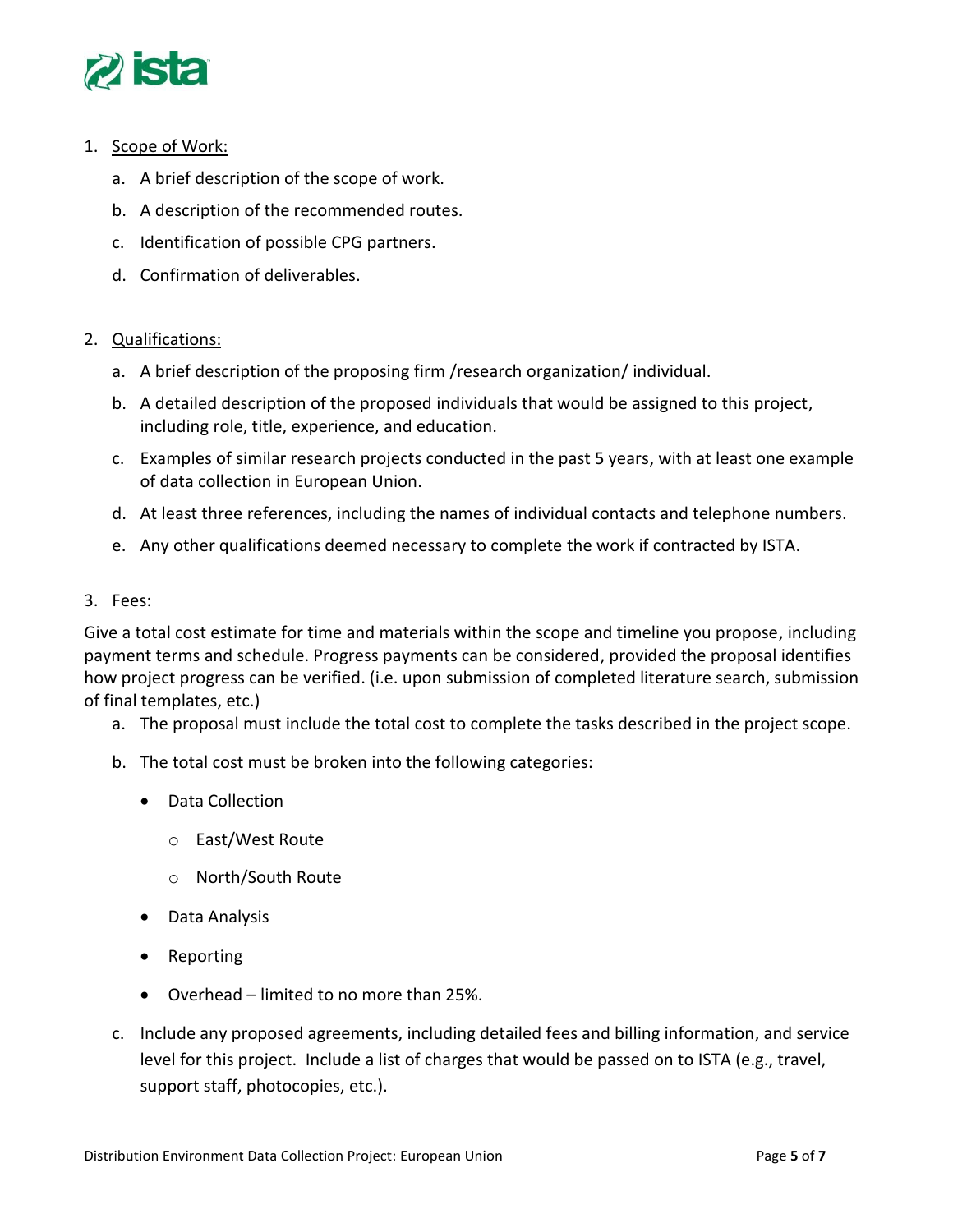

- d. Include representative examples of consultant(s) and support staff that might be involved in specific activities. No more than five examples are requested; each example should include the name of the individual and a brief statement of their qualifications.
- e. List any other fees applicable to the work requested by ISTA, acknowledging they must be approved in advance.
- 4. Project Timeline:

A detailed timeline should accompany the project plan.

5. Conflict Analysis (If necessary):

Assurance that the firm has conducted an initial conflicts analysis and has not uncovered any potential conflicts.

#### **SUBMISSIONS**

All proposals must be received by **Friday, December 6, 2019.**

Address proposals to: Brian O'Banion ISTA 1400 Abbot Road, Suite 160 East Lansing, MI 48823 Or by email to **bobanion@ista.org** 

Questions regarding this RFP or your proposal submission may be addressed to Brian O'Banion at the above email address, or telephone 517-333-3437 ext. 216.

#### **SELECTION PROCESS**

ISTA will evaluate all proposals and may conduct telephone conferences to clarify information such as approach, timing and costs.

All proposals will be evaluated based on the following criteria:

- a. Overall proposal suitability: proposal must meet the purpose, scope and needs included herein and be presented in a clear and organized manner.
- b. Experience: Potential contactors will be evaluated on their experience as it pertains to the scope of this project.
- c. Previous work: Potential contractors will be evaluated on examples of their work pertaining to similar research projects as well as testimonials and references.
- d. Value and cost: Potential contractors will be evaluated on the cost of their proposal based on the work to be performed in accordance with the scope of this project.